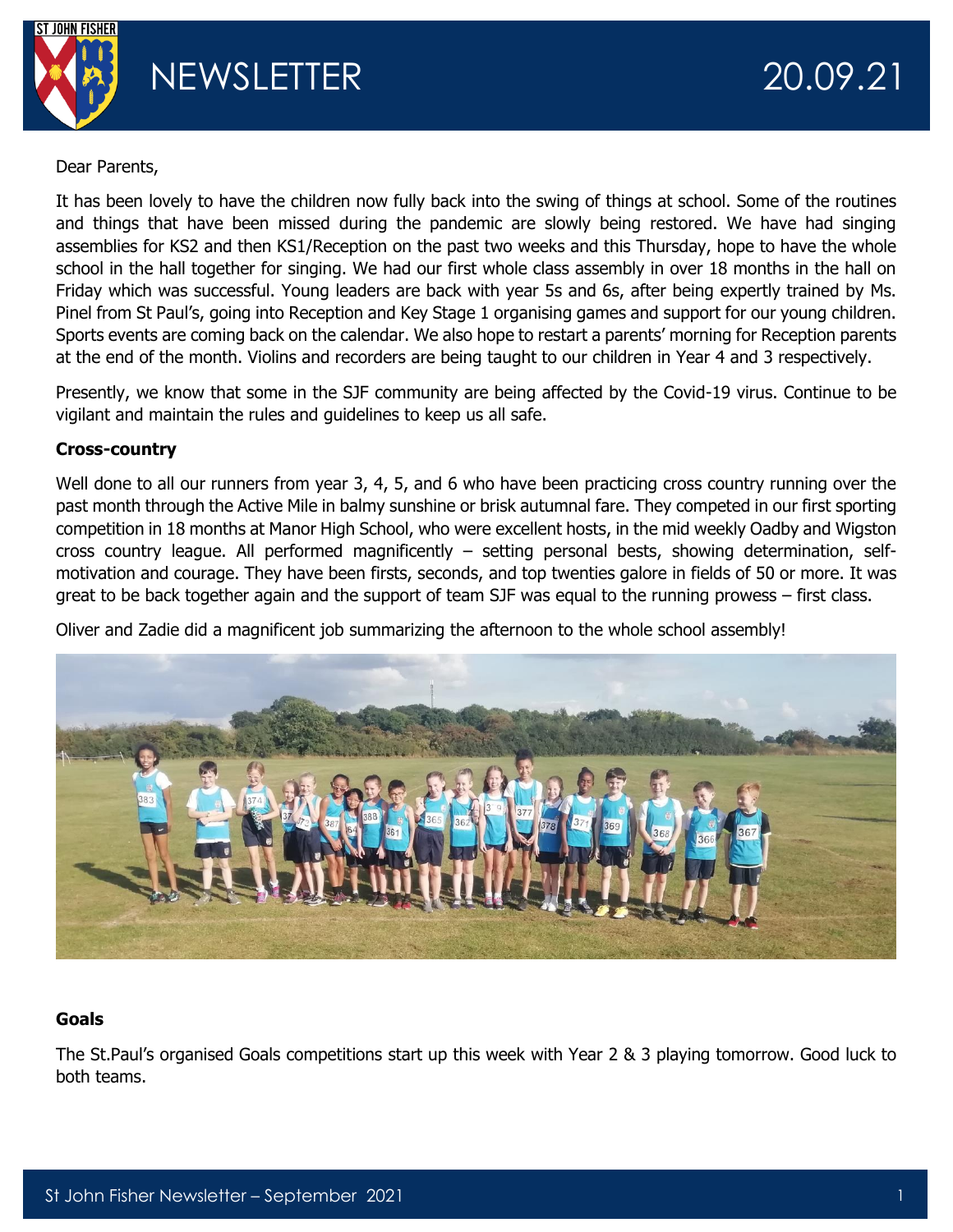

NEWSLETTER 20.09.21

#### **Competition wins – National award**

A huge well done to Elise who was our KS1 national winner  $\mathbf{\Psi}$  in a carbon monoxide (CO) safety competition run by Cadent. If you were in classes of Year 2 and 3 last year, you may remember your child speaking about Safety Seymour and bringing home a carbon monoxide detector.

Elise made an amazing film about what to do if you suspect CO and it even featured CO Hero Safety Seymour

Congratulations, Elise and thank you for helping to spread the word on the dangers of carbon monoxide

<https://crowd.in/J54lCN>



### **Foundation Governors**

We are looking for practising Catholics who want to support Catholic education by becoming Foundation Governors at St John Fisher. This does not have to be a parent at the school - someone who has links with the school, a grandparent, a retiree or someone you think may be of interest. Let them know! There is a shortage of foundation governors across the trust and it is important for Catholic education in Leicester and Leicestershire that there are vibrant governing bodies.

If you or someone you know is interested in becoming a Foundation Governor, please complete the 'Self-Nomination' form link ([http://www.dioceseofnottingham.uk/education/directors-governors/appointment](http://www.dioceseofnottingham.uk/education/directors-governors/appointment-foundation-governors)[foundation-governors](http://www.dioceseofnottingham.uk/education/directors-governors/appointment-foundation-governors) ) and email it to Julie Sweeney at NRCDES Governor Support julie.sweeney@nottinghamdes.org.uk

### **Attendance and Punctuality**

Excellent attendance and punctuality are very important to ensure that children achieve their very best. This is going to be a key priority for our school this year and we will be sharing our new attendance policy with you shortly. We expect children to attend school regularly and to be on time each day. If your child is unable to attend school due to illness or family reasons, please contact the school office before 9.30am. Messages can be left on the school answer phone. Holidays in term time will not be authorised unless in exceptional circumstances.

### **Admissions applications for Autumn Term 2022**

Children are admitted to the school in September of the year in which they have their fifth birthday. If there is anyone who wishes to apply for a place for September 2022 (d.o.b. 01.09.2017 – 31.08.2018) please obtain an 'Expression of Interest' form from the School Office. There is also a requirement to fill in an LA form before January 15<sup>th</sup> 2022. This form can be found at www.leics.gov.uk/admissions.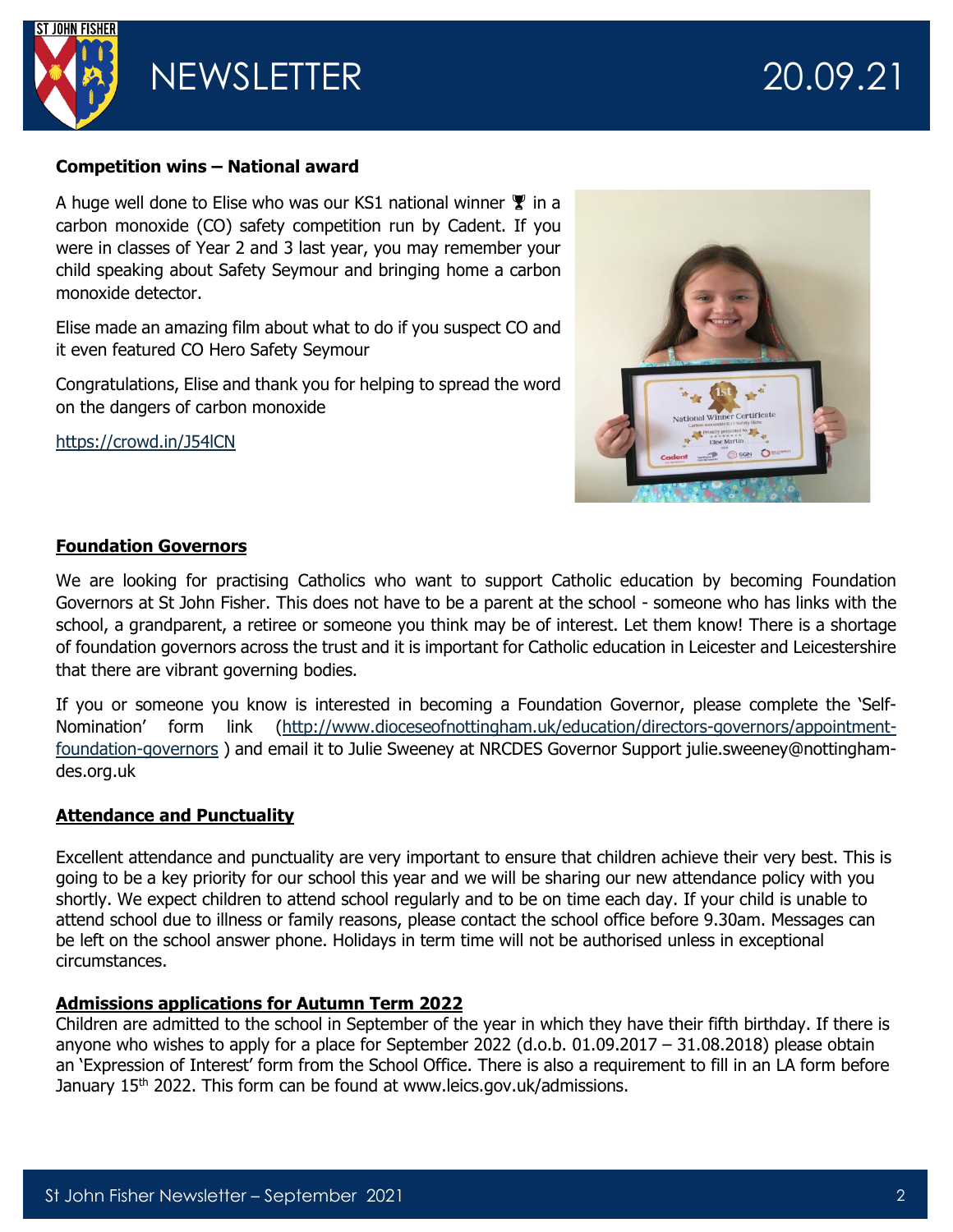

### **Breakfast Club & Afterschool Club**

There is a Breakfast Club which starts at 7.45am. For Afterschool club, there is a booking form that can be found on the [school website](https://www.stjohnfisher-wigston.leics.sch.uk/parents/after-school-clubs)

#### **Leicestershire Traded Service job vacancies**

Please see the ad which went out on Parentmail regarding vacancies at LTS.

#### **Reading volunteers and standbys**

Reading volunteers are an excellent support to our children and the help was invaluable. Our children greatly benefitted from your support!

As you know reading is so important and it really helps your child to make progress.

We are aiming to get 2 Reader Volunteers in each class in Reception and Key Stage 1 and at least 1 reading volunteer for Key Stage 2 to hear children read.

If you or someone you know would be interested in doing this please can you fill in the form sent via Parentmail, even if you can only give an hour of your time it would be very much appreciated. If you prefer paper copies, these can be obtained from the school office.

If you are interested in being a stand-by to for midday supervision, we would grateful to have you listed on our reserve list. Please inform the office if you are interested in this role: 0116 2882203

### **Safeguarding**

We are always looking for ways to improve the children's safety. In order to ensure that children are collected safely at the end of the school day, a letter will be sent home to all parents this week regarding collection. Please can you return these to school as soon as possible. We will only dismiss children to the named persons on the collection sheet. The parent or carer must notify the school office if there are any changes to these arrangements before 2.30pm to avoid any delays at the end of the school day.

If you are happy for your child to walk to meet you or to walk home independently, you will need to give written permission. Forms are available from the school office. Thank you for your support.

### **School Dinners**

Please note that school dinners are priced at £2.35 per day and must be paid in advance.

Also find included the school menu till the end of the half term, it may be worth looking at this with your child in advance so they have a clear idea of what is on offer and what they can look forward to eat the next day e.g. either the meat or vegetarian option.

#### **Children with Asthma**

If your child requires an inhaler at school please ensure that it is labelled with his/her name. An asthma record has been sent out for updating. We are noticing some inhalers are out of date so it is important to make sure they are in date and working. This also applies to epipens.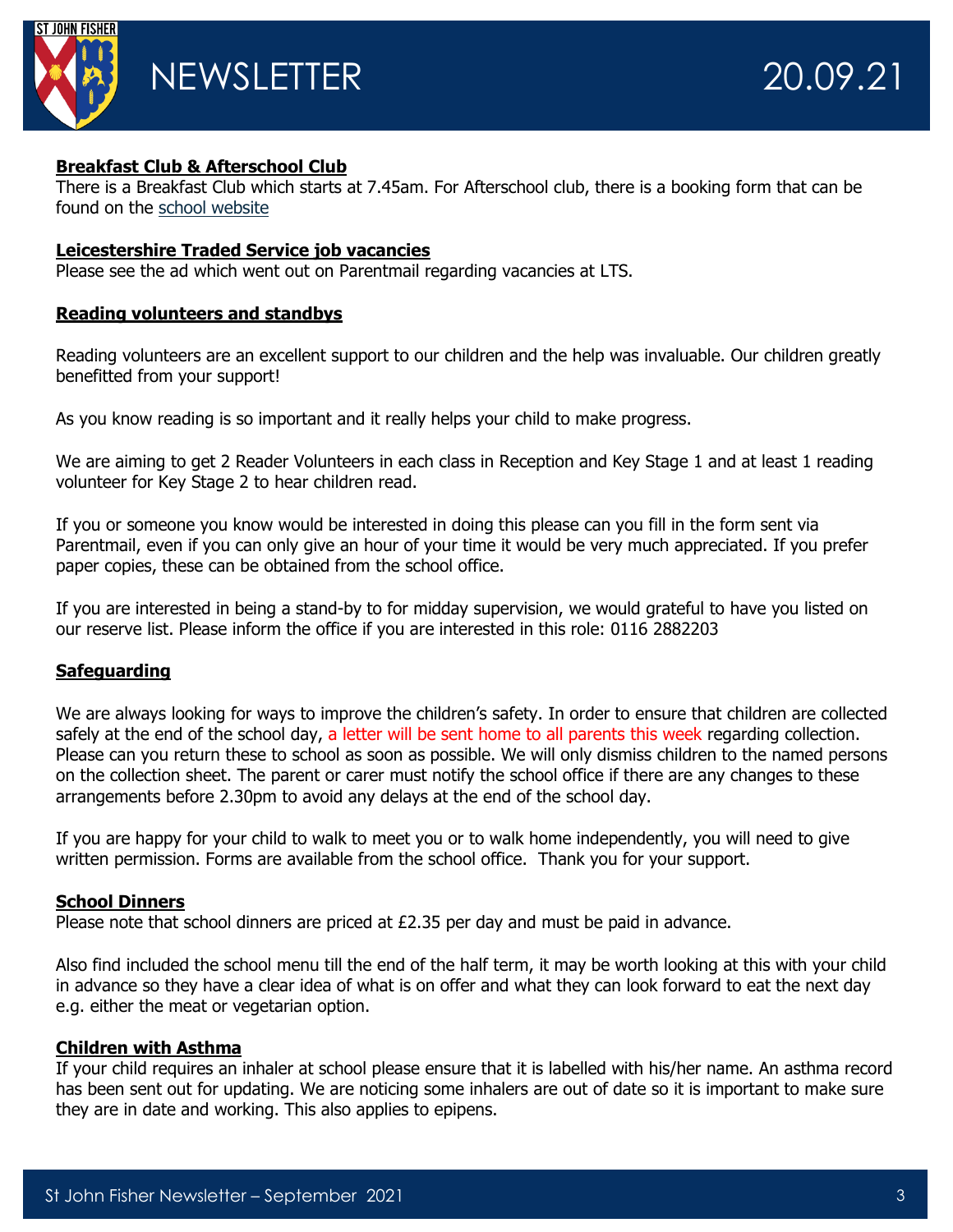

#### **Morrisons – It's Good to Grow**

Free Gardening equipment for your school! Please see the poster attached on how to sign up if you shop at Morrisons and help our school get as many Grow Tokens as we can.

How it works…

1 Morrison's customers download the MyMorrisons app

2 They sign in or register to MyMorrisons and select the school they wish to collect for

3 They scan the app at checkout or use online when shopping

4 For every £10 spent they will receive a Grow Token to donate to their chosen school

5 Your school can exchange your Grow Tokens for free gardening equipment after the collection period

#### **Water bottles and break time snacks**

Water bottles, filled with **water** only, may be brought to school to use during the day. A piece of fruit is provided for every child in Reception, Year 1 and 2. Two tea biscuits or digestives can be brought for a snack at break time. (No crisps or sweets).

#### **Parking and Road safety**

Please park with due care and attention for all of our children and our neighbours. It is obvious despite some staggering that it is busier around the beginning of the school day and at the end of the school day than it was last year. Please do not park on the corner of Winslow Drive/Shenley Road and take care to leave enough room for cars to drive down Winslow Drive.

If travelling by car, children should exit on the pavement side of the road and not out onto the open road. When crossing the road, it is paramount that children look both sides and only cross when it is safe to do with an adult. For those who are cycling and scooting, please do not cycle or scoot around the entrance or exit to school where queues of people are lining up.

Stay safe.

God bless,

AGray

Mr Gallagher